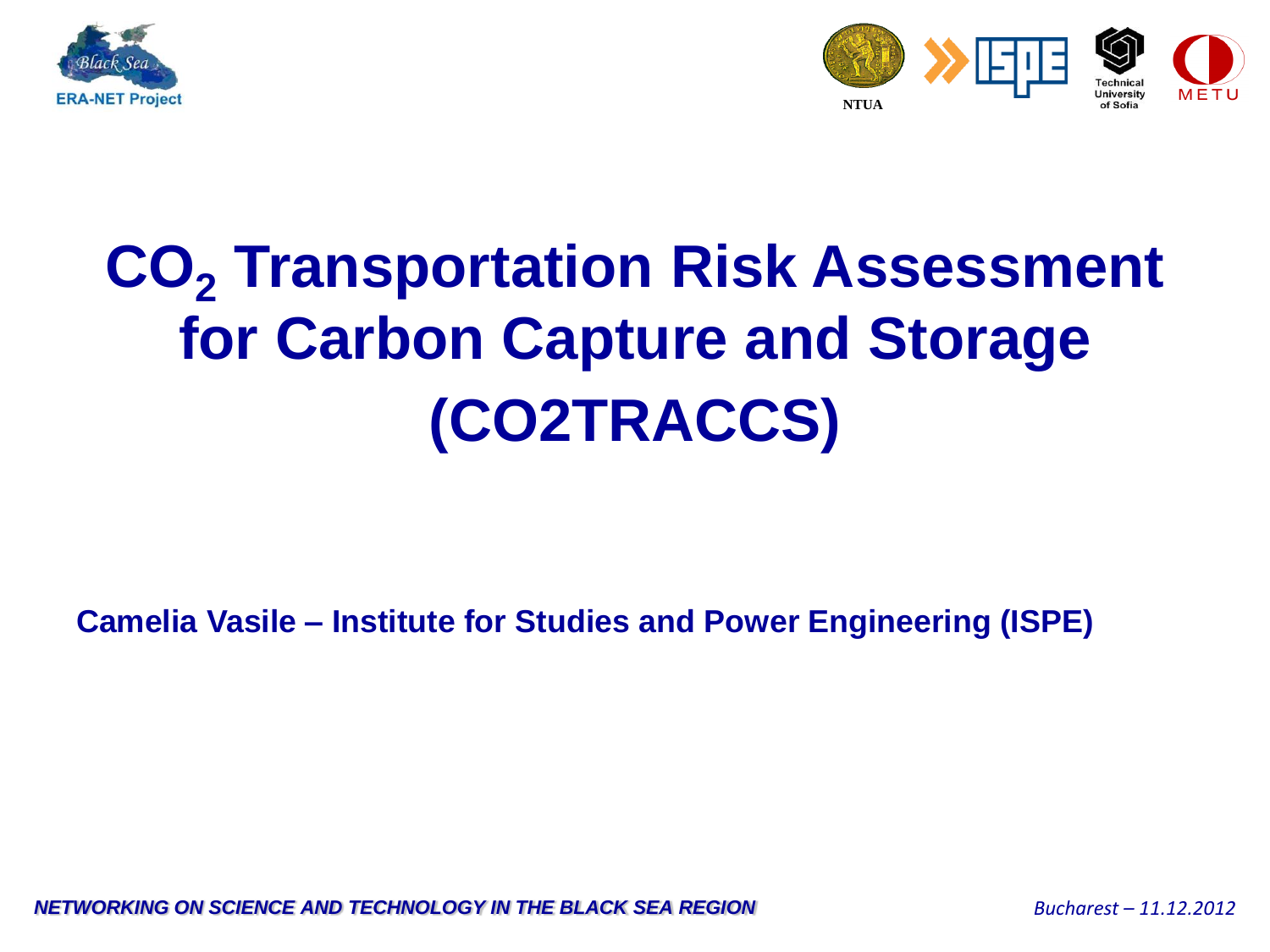



## **Contents**

- $\triangleright$  Consortium partners
- $\triangleright$  Project objectives
	- $\triangleright$  Project summary
	- $\triangleright$  Expected results
	- $\triangleright$  Impact of project results
	- $\triangleright$  Conclusions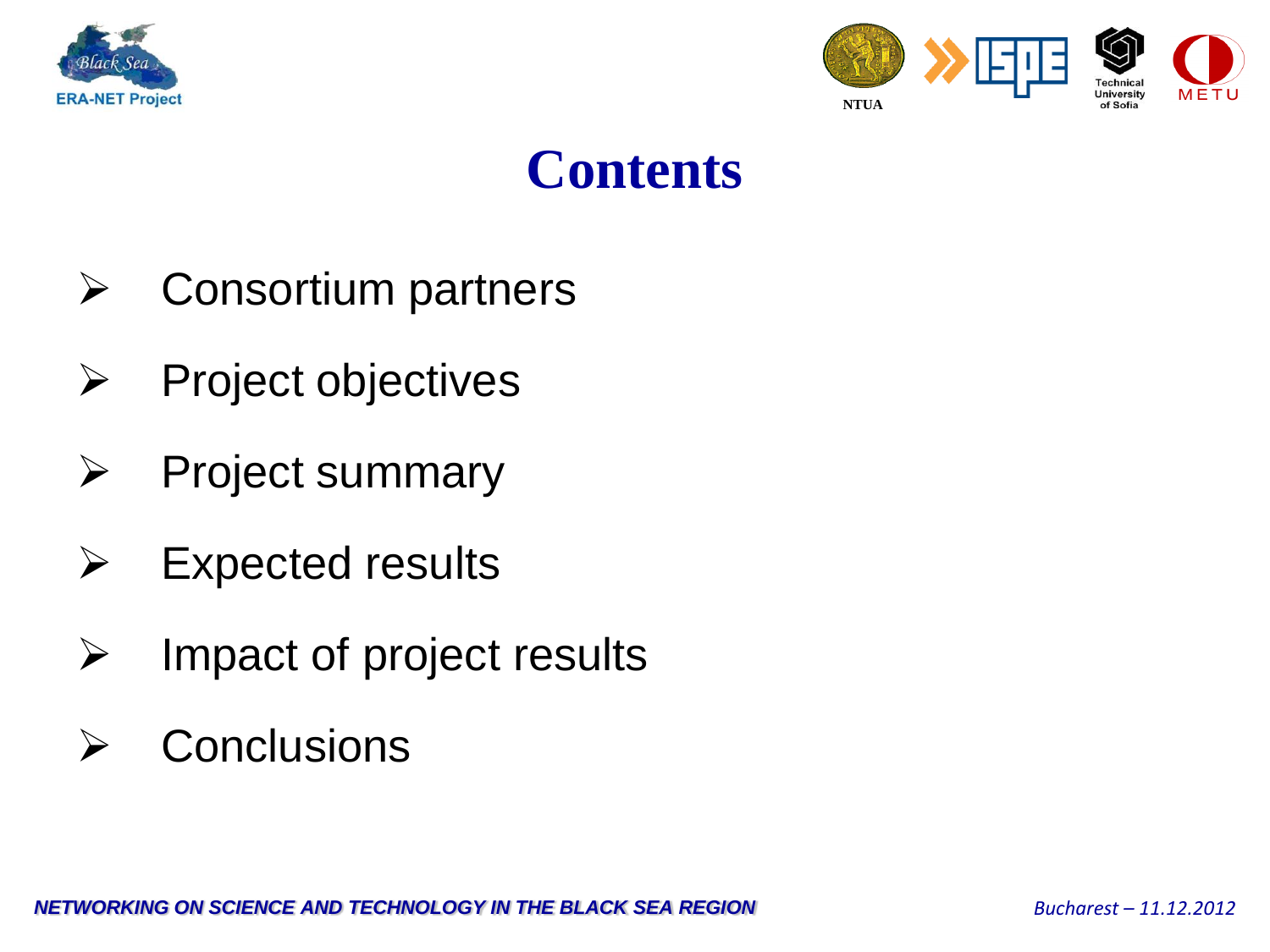



## **1. Consortium Partners and Duration**

- ▶ National Technical University of Athens (NTUA) -**Coordinator**
- $\triangleright$  Institute for Studies and Power Engineering (ISPE)
- Technical University of Sofia (TUS)
- Middle East Technical University (METU)

*Start date: 01/12/2011, End date: 31/01/2014*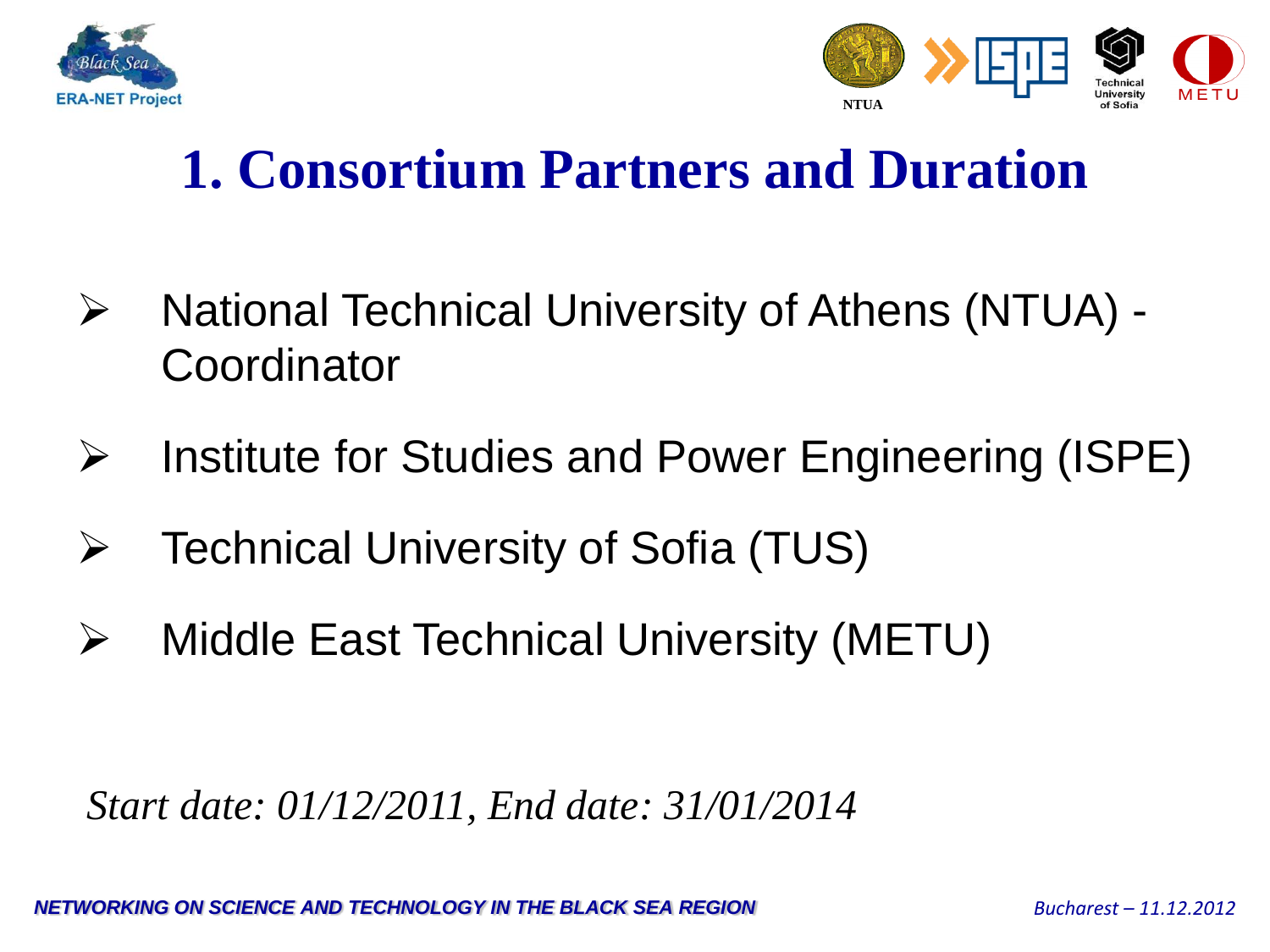



## **2. Project Objectives**

- $\triangleright$  To develop a novel predictive model providing the thermodynamic properties of pure  $CO<sub>2</sub>$  and its mixtures with water and other impurities, as well as  $CO<sub>2</sub>$ hydrates, that could be used for the design of a pipeline network typical for the Black Sea Region.
- $\triangleright$  To provide a detailed understanding of the hazards presented by pipelines transporting pressurised CO2 across land areas subject to landslides and earthquakes, as well as evaluate the corrosion, design and construction error risk;
- $\triangleright$  To embody the developed understanding and predictive capabilities in decision support tools in order to improve existing safety and risk assessment methods for  $CO<sub>2</sub>$  pipeline design and produce best practice guidelines.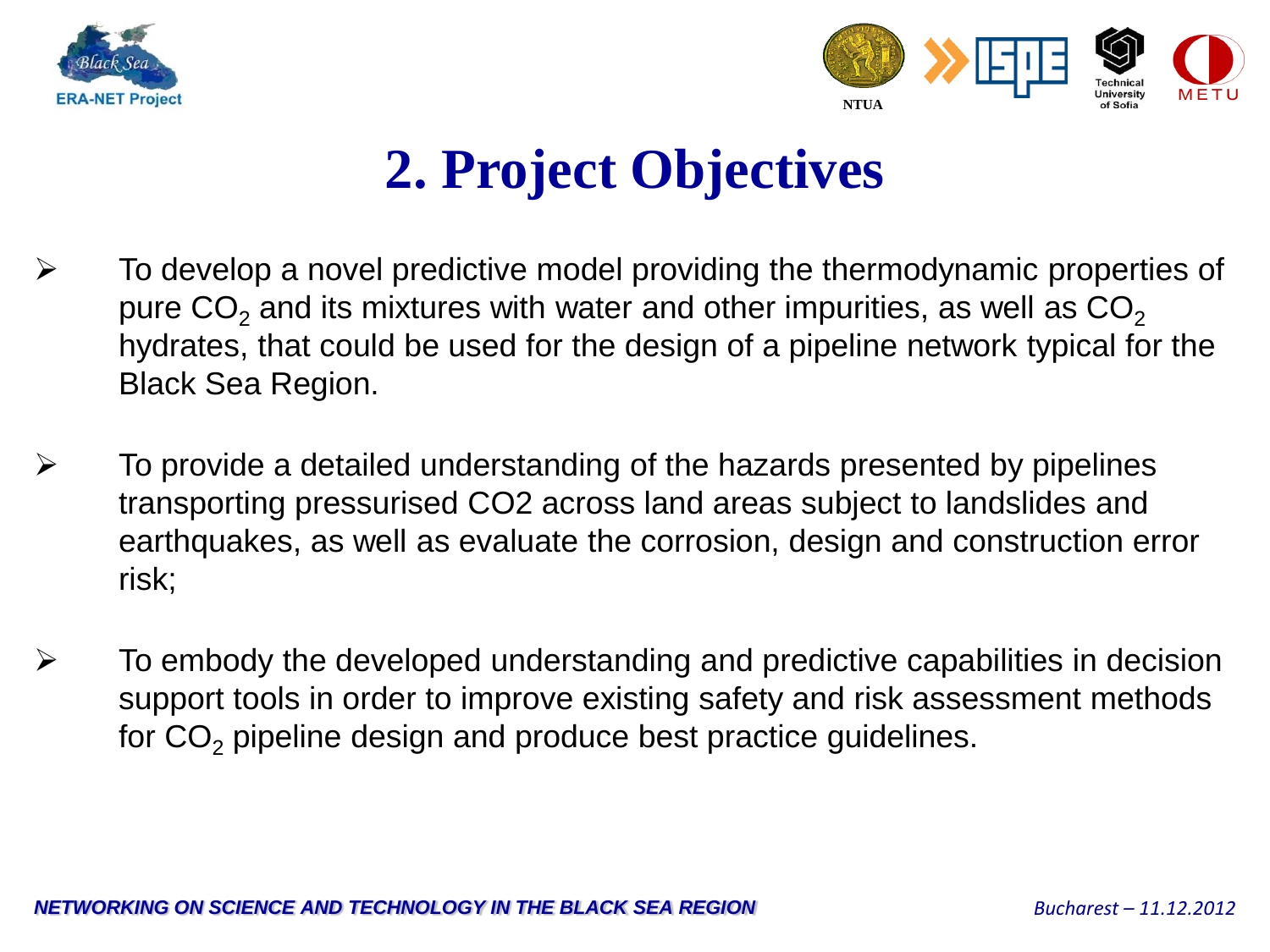



## **3. Project Summary**

*NETWORKING ON SCIENCE AND TECHNOLOGY IN THE BLACK SEA REGION <i>Bucharest – 11.12.2012*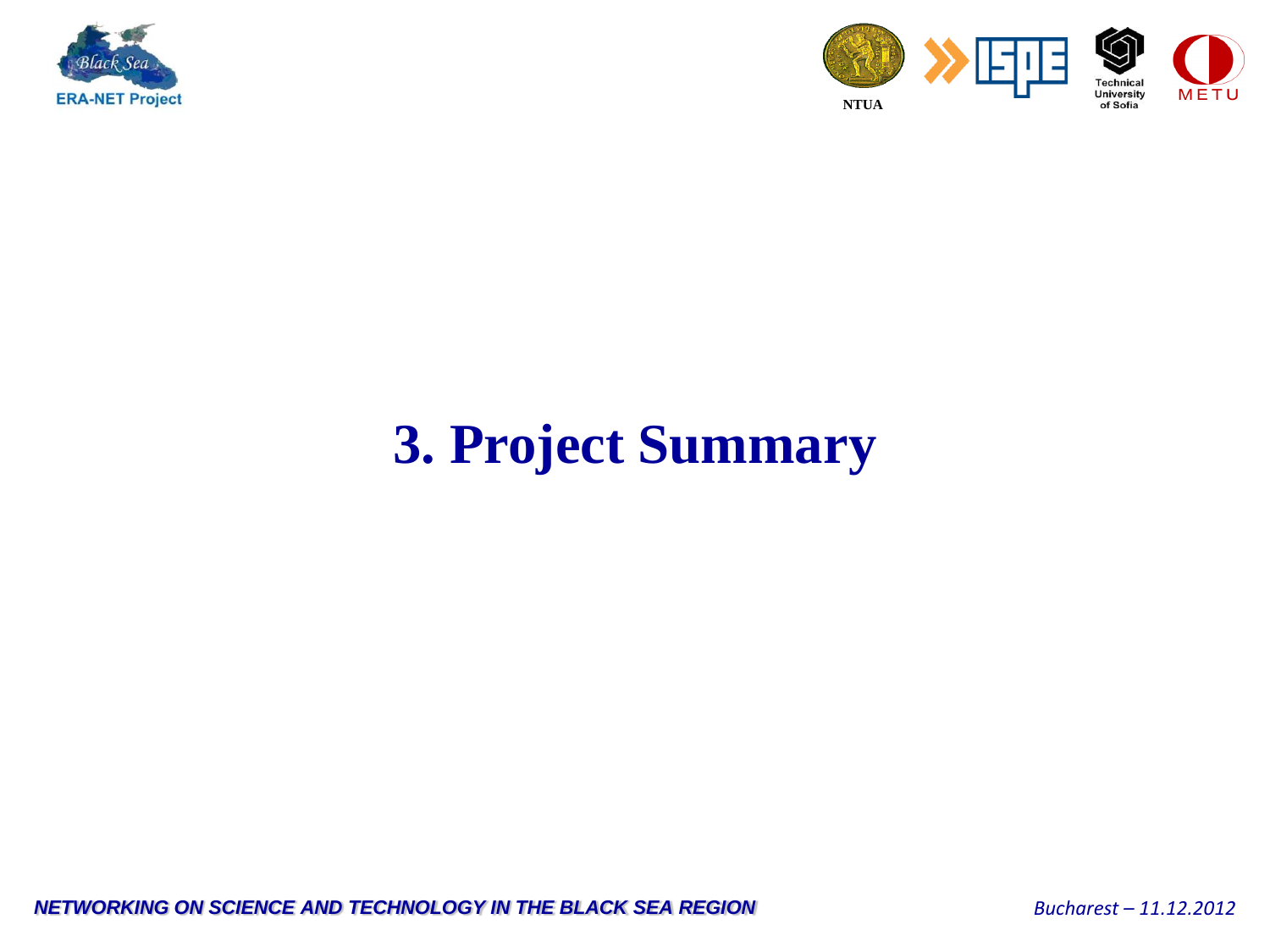



### **WP1: Thermodynamic Analysis and Design of Pipeline Network for CO<sup>2</sup> Transportation (1)**

#### *WP Leader: NTUA*

- *Task 1.1*: **Development of a predictive model for pure CO<sup>2</sup> and mixtures of CO<sup>2</sup> with hydrocarbons and water and of hydrate formation** - in the design of the  $\mathsf{CO}_2$ transport system 2 important issues need to be taken into account:
	- $\checkmark$  the influence of certain impurities contained in CO<sub>2</sub> streams from different processes on the physical behavior of the bulk gas;
	- $\checkmark$  the water content in CO<sub>2</sub> should be permanently controlled because of risks for corrosion and hydrate formation in the pipeline

*Start date: M1, End date: M18*

#### **Deliverables/Milestones**

- D1.1: A new predictive model for pure  $CO<sub>2</sub>$  and mixtures of  $CO<sub>2</sub>$  with other substances (M18)

- D1.2: A new predictive model for hydrate formation (M18)
	- $\checkmark$  Work is in progress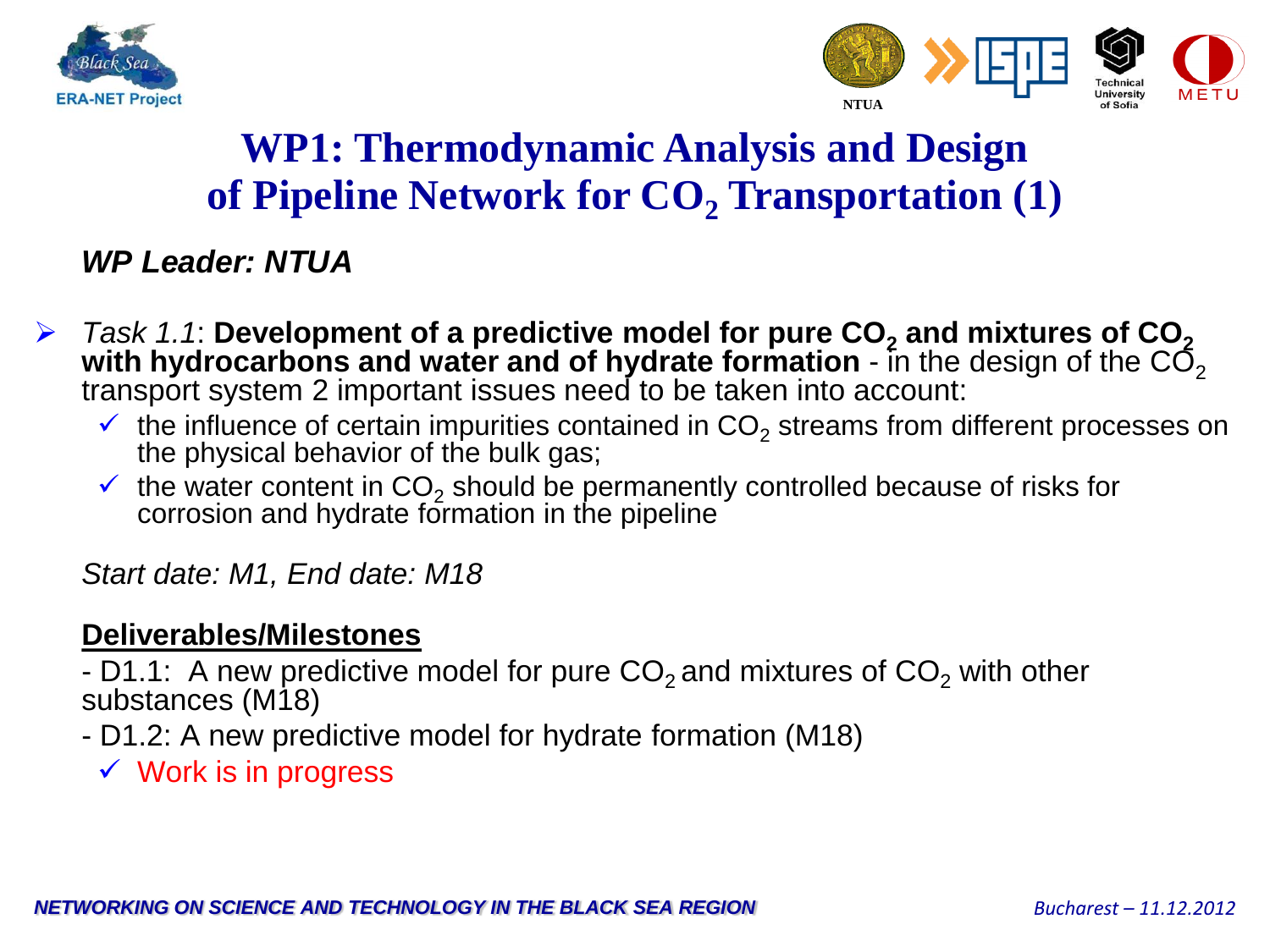



### **WP1: Thermodynamic Analysis and Design of Pipeline Network for CO<sup>2</sup> Transportation (2)**

**►** *Task 1.2*: **Design of the pipeline network for the transportation of CO<sub>2</sub>** - the task aims in the design of a pipeline network for CO<sub>2</sub> transportation in the Black Sea Region, corresponding to a situation representative of the countries involved in the project, namely large lignite-fired power plant clusters at a distance of 100-200 km from candidate storage sites with a mixed geographical terrain.

*Start date M6, End date M22*

- D1.3: Design of pipeline network for CO $_2$  transportation (M22)
- $\checkmark$  Work is in progress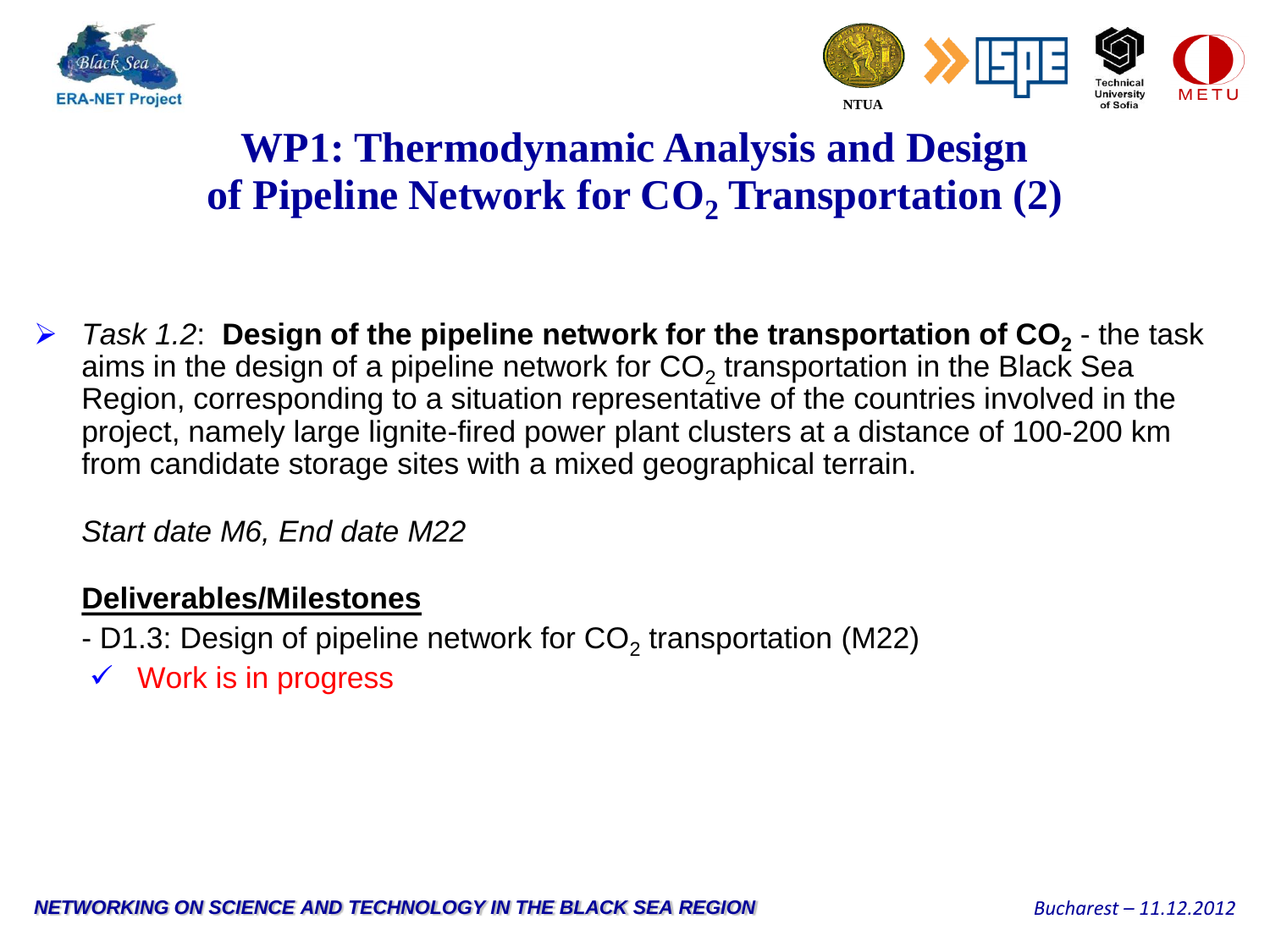



### **WP2: Multi-Hazard Risk Analysis (1)**

*WP Leader - METU*

- *Task 2.1*: **Landslide risk (**Task Leader **ISPE**) General stability analysis and the analysis of deformability during pipeline operation will be performed. These analyses will include the influence of the calamities, such as: floods, unfavorable anthropogenic actions on slopes and embankments. Basic steps:
	- $\checkmark$  Establishing the possible locations of the pipeline routes, focusing on the existence of land filling areas, caves, foundations and abandoned constructions, mining fields, quarries and the correlation with natural and anthropogenic events
	- $\checkmark$  Establishing the land stratification and the delimitation of the various layers, the type and the physical state of the natural soils and solid rocks
	- $\checkmark$  Chemical determinations necessary for the characterization and classification of land categories and for the determination of land and groundwater chemistry impact on concrete, metals and soil
	- $\checkmark$  Hydro-geological research, respectively hydro-geological mapping, measurements of groundwater level, flow direction and aquifer layer types

*Start date: M1, End date: M22*

- D2.1: Technical framework based on adequate algorithms for the landslides risk (M21)
- $\checkmark$  Work is in progress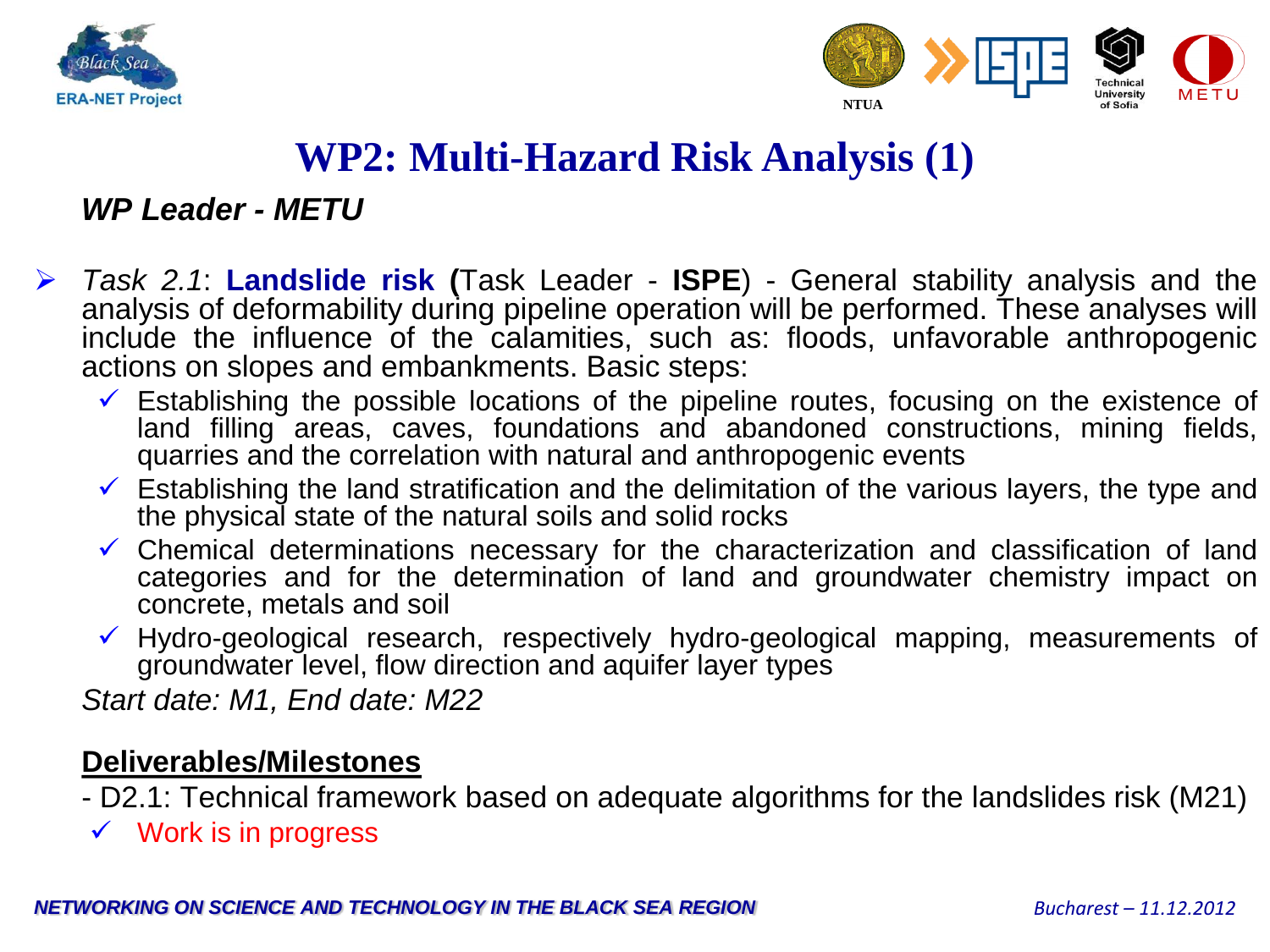



### **WP2: Multi-Hazard Risk Analysis (2)**

- Task 2.2: **Seismic risk (**Task Leader **METU)** The probabilistic seismic hazard analysis (PSHA) methodology will form the basis for the development of seismic hazard maps for the region where the pipeline will be located. Basic steps:
	- $\checkmark$  Identification of the region selected as the affected area and compilation of a seismic database and subdivision of the region to be studied into discrete seismic sources
	- $\checkmark$  Plotting of a seismotectonic map that shows distribution of earthquake epicenters and their relationships with active faults
	- $\checkmark$  Selection of the appropriate probabilistic and stochastic models for the description of the earthquake magnitude distribution
	- $\checkmark$  Development or selection of a ground motion estimation (attenuation) equation
	- $\checkmark$  Preparation of a computational algorithm which will aggregate the seismic threat nucleating from different sources
	- $\checkmark$  Consideration of different sources of uncertainties
	- Plotting of the seismic hazard maps for the selected ground motion parameter corresponding to specified return periods for the region where the pipeline is to be located

*Start date: M1, End date: M22*

- D2.2: Technical framework for the earthquake risk assessment standards (M20)
- $\checkmark$  Work is in progress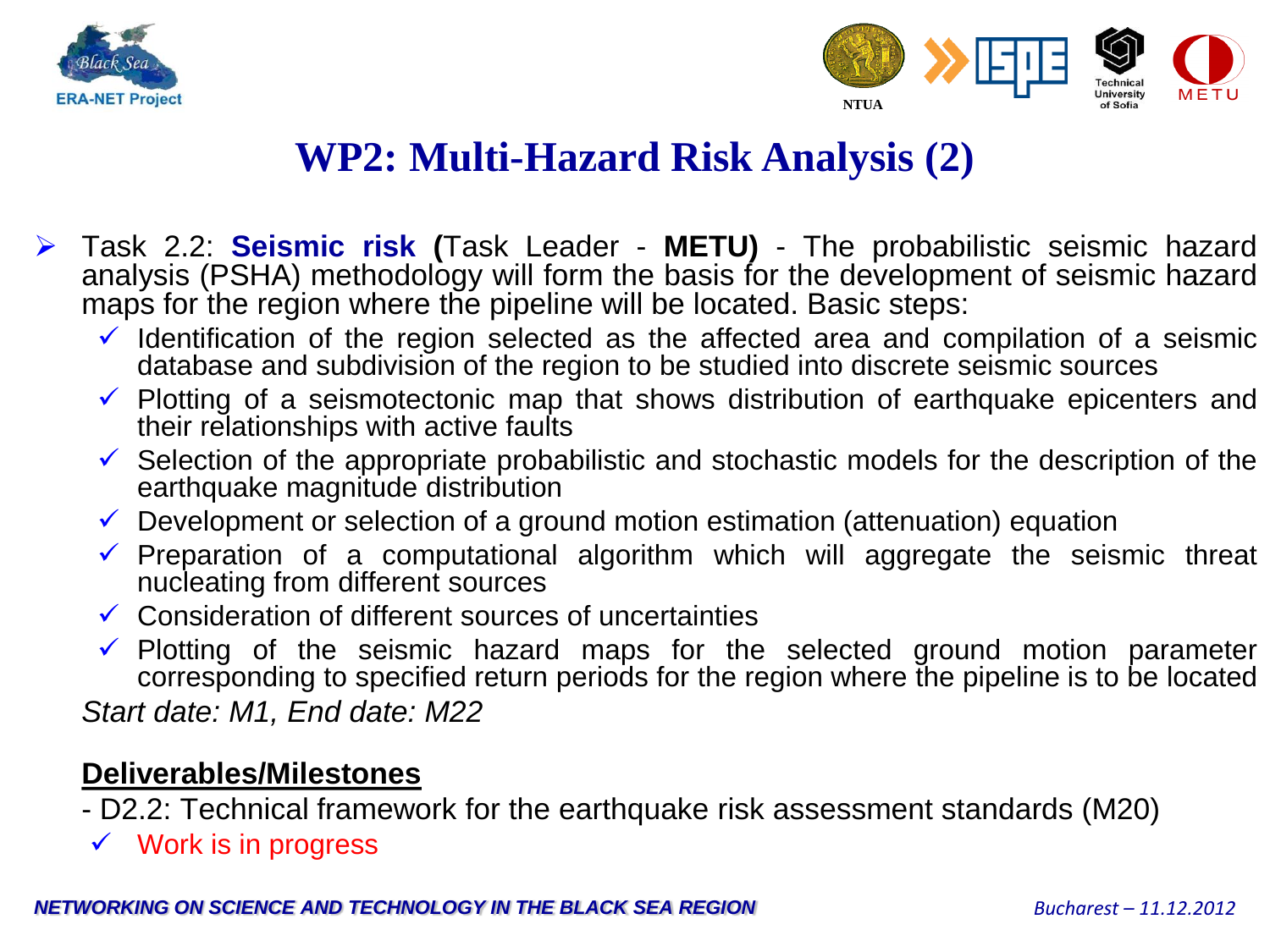



### **WP2: Multi-Hazard Risk Analysis (3)**

- Task 2.3: **Corrosion risk (**Task Leader **TUS)** activities of this task:
	- $\checkmark$  CO<sub>2</sub> streams composition evaluation related to carbon capture processes within Black Sea region power generation context;
	- $\checkmark$  Corrosion experiments for understanding the role of typically low grade coal induced impurities such as H<sub>2</sub>S, SO<sub>2</sub>, and NOx as well O<sub>2</sub> on the corrosion behavior of different pipeline construction materials;
	- $\checkmark$  Development of mitigation strategy for corrosion protection of CO<sub>2</sub> transport pipelines with  $CO<sub>2</sub>$  streams having high level of impurities by utilizing adequate carbon capture technology and/or new or improved pipeline construction materials and techniques.

#### *Start date: M1, End date: M22*

#### **Deliverables/Milestones**

- D2.3: Determination of the  $CO<sub>2</sub>$  streams composition oriented to typical Black Sea region located lignite fired power plants (M8)

- D2.4: Realization of corrosion test program with pipeline construction materials in supercritical CO<sub>2</sub>-water environments in the presence of different impurities (M18)

- D2.5: Development of mitigation strategy for corrosion protection of  $CO<sub>2</sub>$  transport pipelines accounting for the CCS induced impurities (M22)

 $\checkmark$  Work is in progress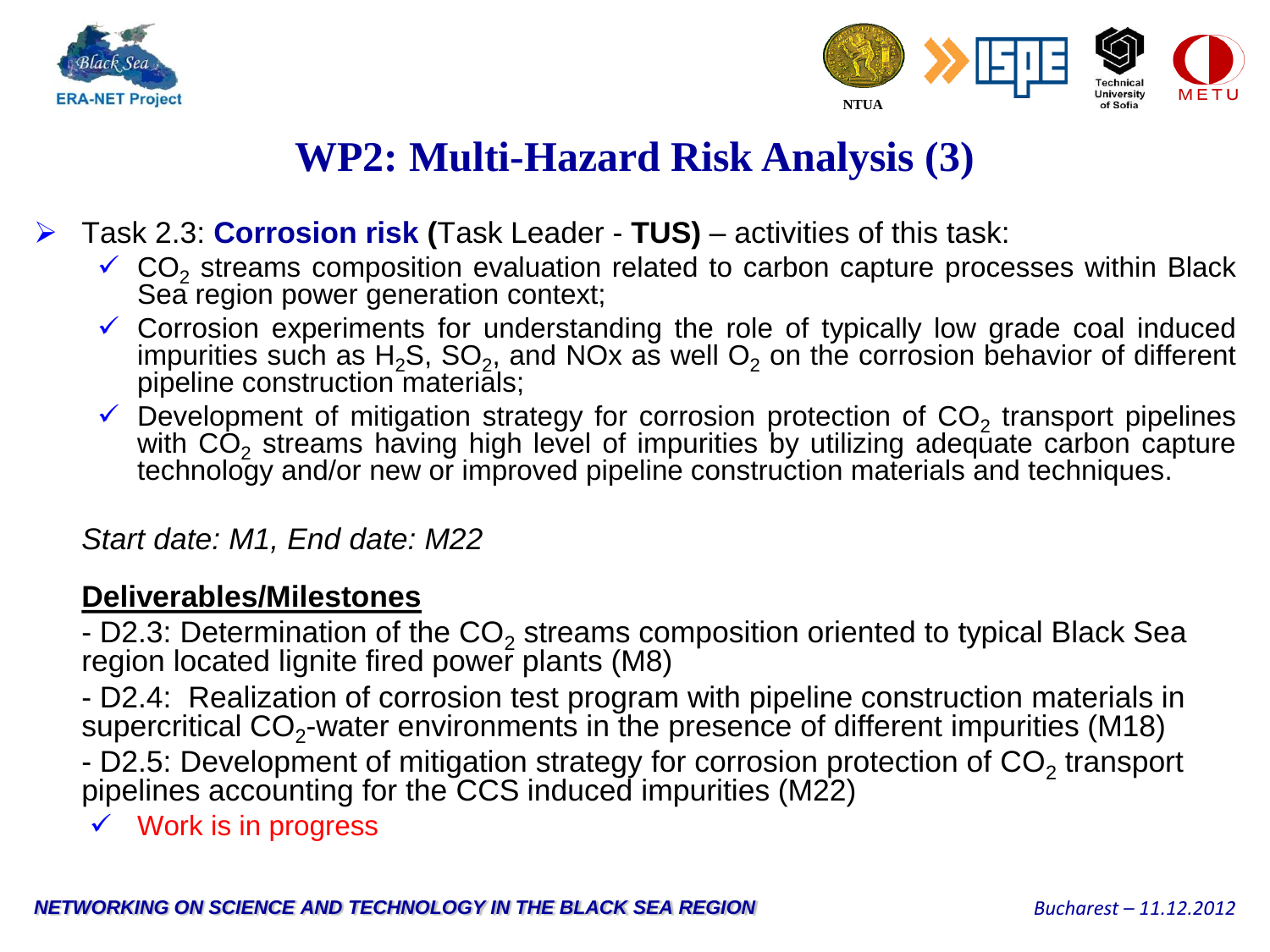



### **WP2: Multi-Hazard Risk Analysis (4)**

 Task 2.4: **Design and construction error risk (**Task Leader - **NTUA)** - based on the pipeline design results from Task 1.2, a study of the risks related to design and construction errors will be conducted. This will include the determination of the most probable errors that can arise in the design and construction of the pipelines, e.g. increased CO<sub>2</sub> flow due to erroneous design considerations or other causes, reduced pressure upstream the pipeline, intermediate compression stations design, materials defect, errors in support constructions, etc. and will assess the risks associated to the selected errors, in terms of safety and operability of the pipeline network

#### *Start date: M1, End date: M22*

- D2.6: Report on pipeline design and construction risks (M22)
- $\checkmark$  Work is in progress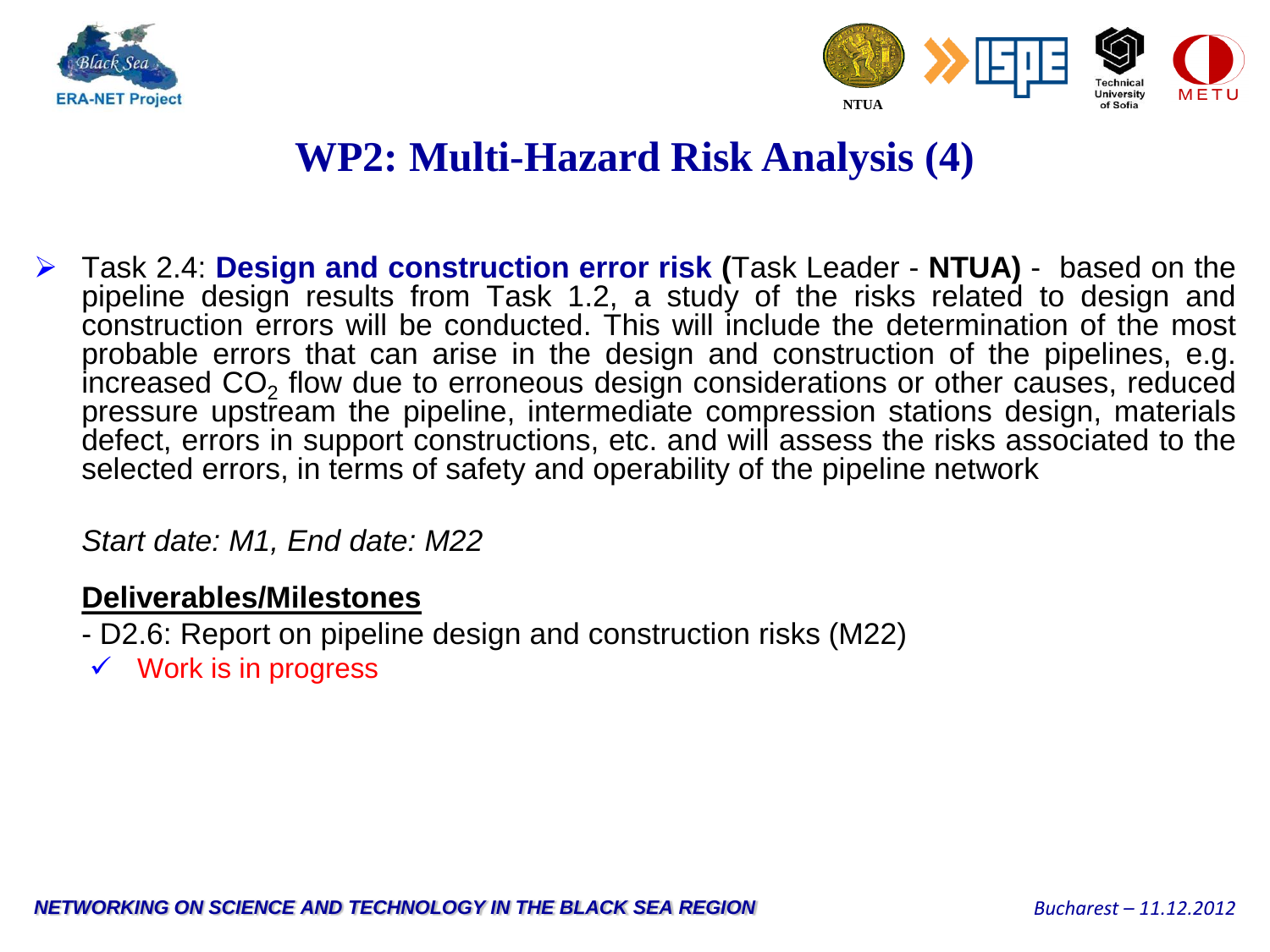



### **WP3: Risk Assessment Guidelines**

#### *WP Leader – ISPE*

 $\triangleright$  In this work package a guide containing the results of the research performed in WP2 will be prepared. All project partners will summarize the obtained results of their specific research performed during the project. These summaries will be used for the preparation of the respective guidelines.

*Start date: M22, End date: M24*

#### **Deliverables/Milestones**

- D3.1: Risk assessment guidelines (M24)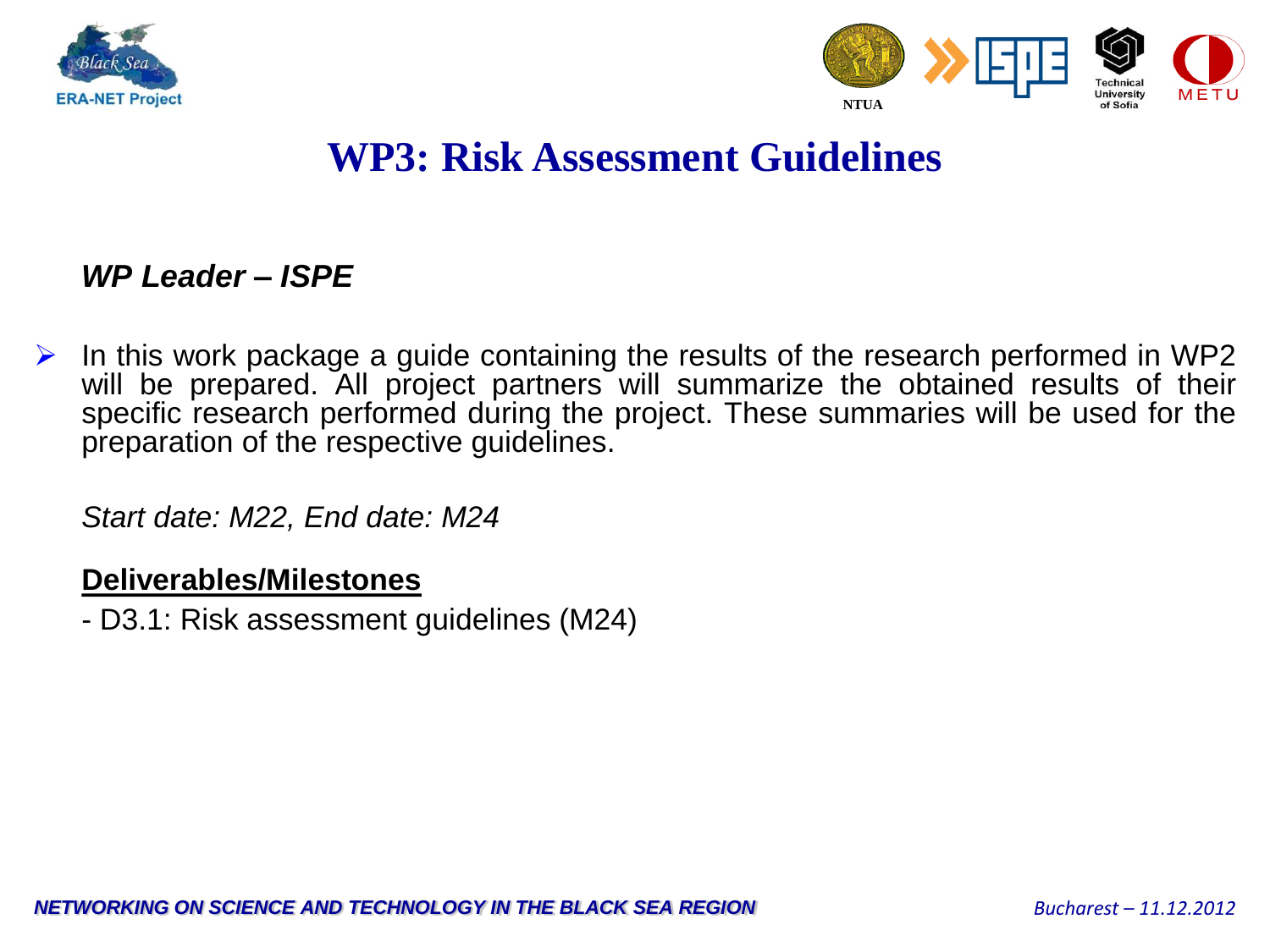



### **WP4: Dissemination**

#### *WP Leader – TUS*

 Four workshops and one seminar are planned for the entire duration of the project, in order to disseminate the on-going project results to interested parties from the energy sector and academia and provide training

*Start date: M1, End date: M26*

- Task 4.1: **Workshop in Turkey (Month 6)** Task Leader: **METU** (completed)
- Task4.2: **Workshop in Romania (Month 11)** Task Leader: **ISPE** (completed)
- Task 4.3: **Workshop in Athens (Month 16)** Task Leader: **NTUA**
- Task 4.4: **Workshop in Bulgaria (Month 21)** Task Leader: **TUS**
- Task 4.5: **Seminar in Romania (Month 24)** Task Leader: **ISPE** training for the Romanian national gas transmission company; the main support materials will be the risk assessment guidelines developed in WP3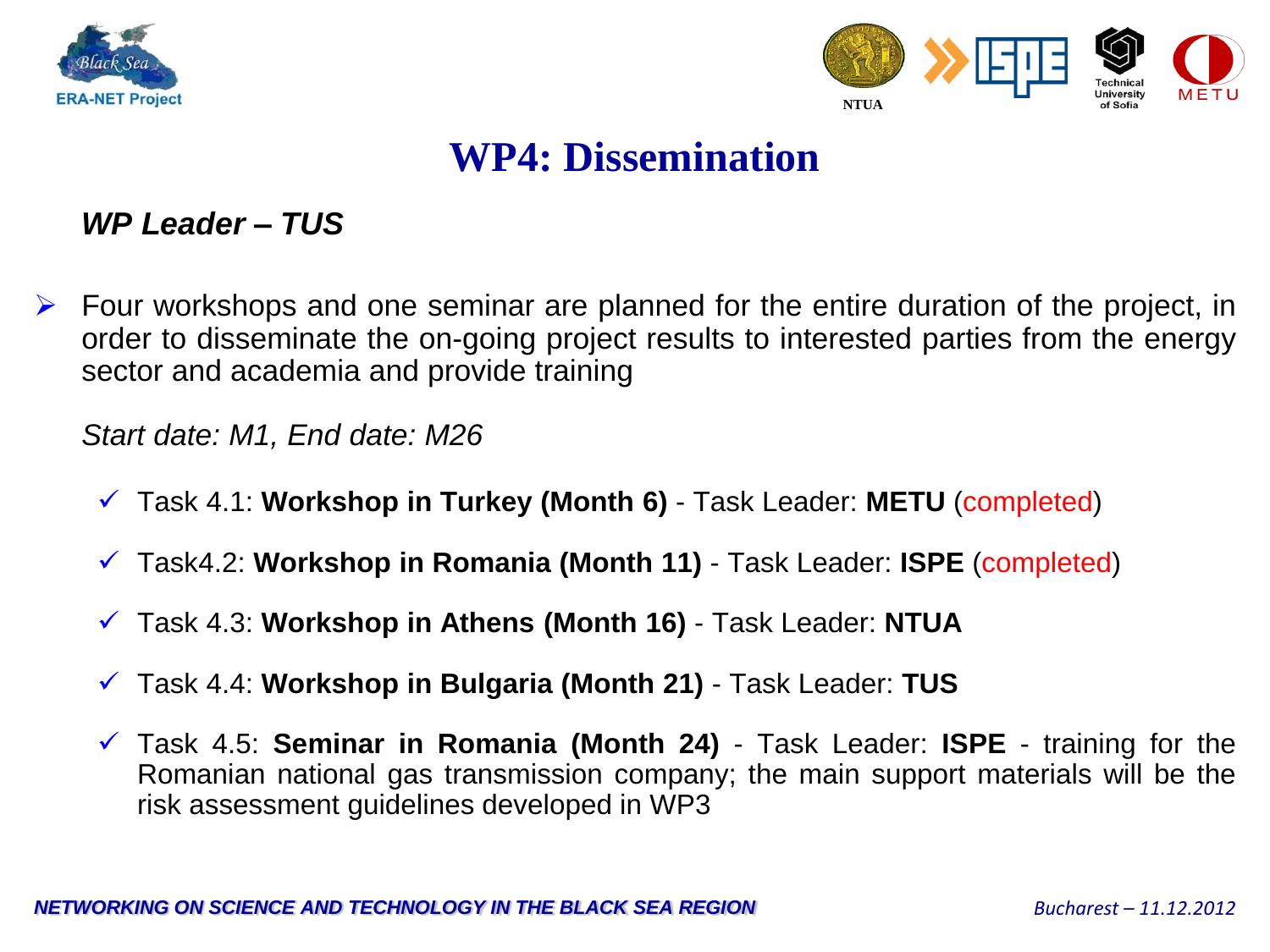



### **WP5: Coordination**

*WP Leader – NTUA*

*Start date: M1, End date: M26*

- **Kick-off meeting in Athens (Month 1)** completed
- **Intermediate project meeting in Athens (Month 16)**
- **Final project meeting in Athens (Month 25)**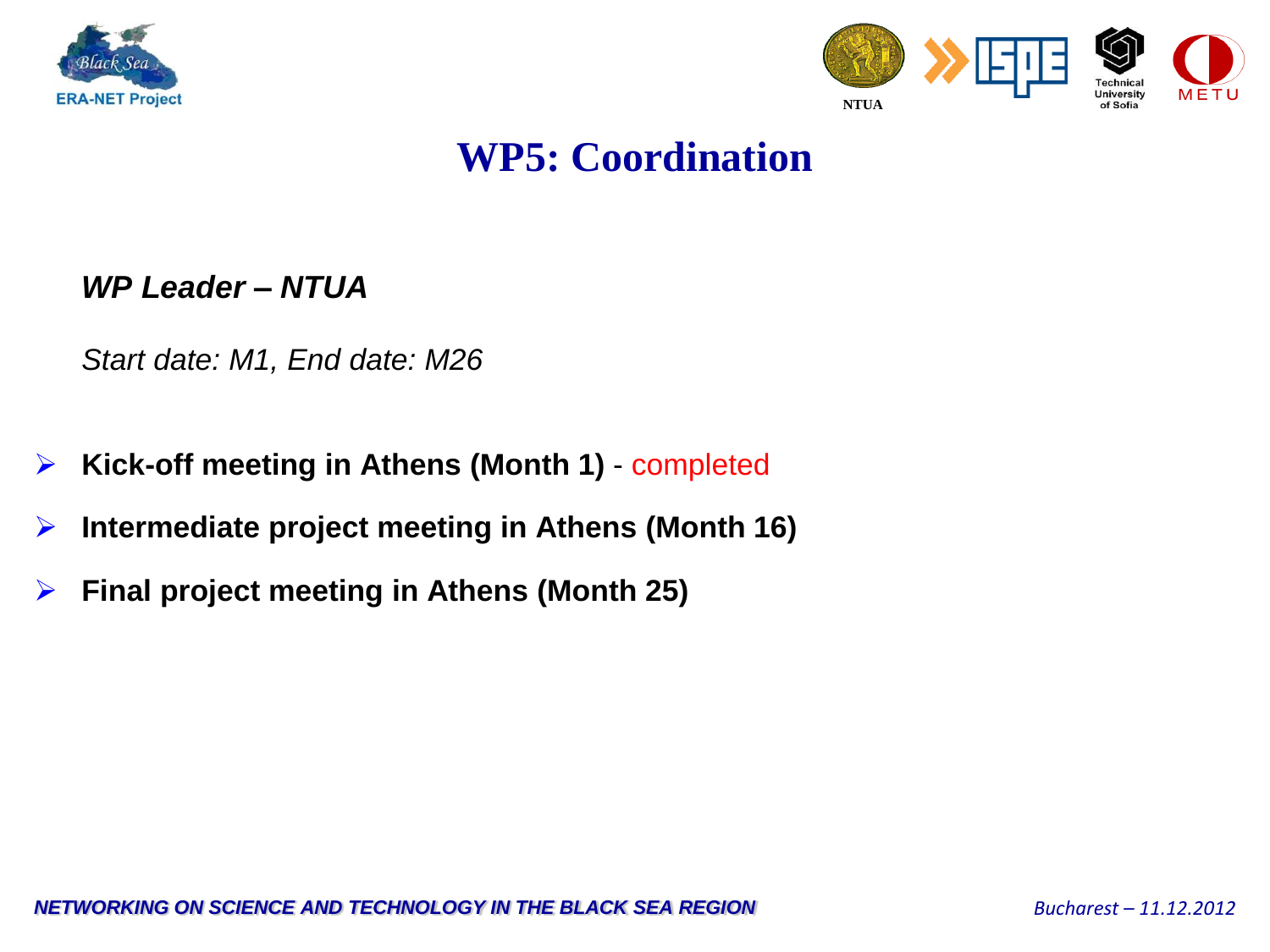



### **4. Expected Results**

- $\triangleright$  Development of a new predictive model for pure CO<sub>2</sub> and its mixtures and for hydrate formation
- $\triangleright$  Pipeline network design for CO<sub>2</sub> transportation in the Black Sea region
- Technical frameworks for the landslides and earthquake risk assessment standards
- $\triangleright$  Corrosion test program with pipeline construction materials in supercritical CO<sub>2</sub>water environments for  $CO<sub>2</sub>$  streams composition for typical Black Sea region lignite-fired plants
- $\triangleright$  Development of mitigation strategy for corrosion protection of CO<sub>2</sub> transport pipelines
- $\triangleright$  Technical framework for the pipeline design and construction risks
- $\triangleright$  Development of risk assessment guidelines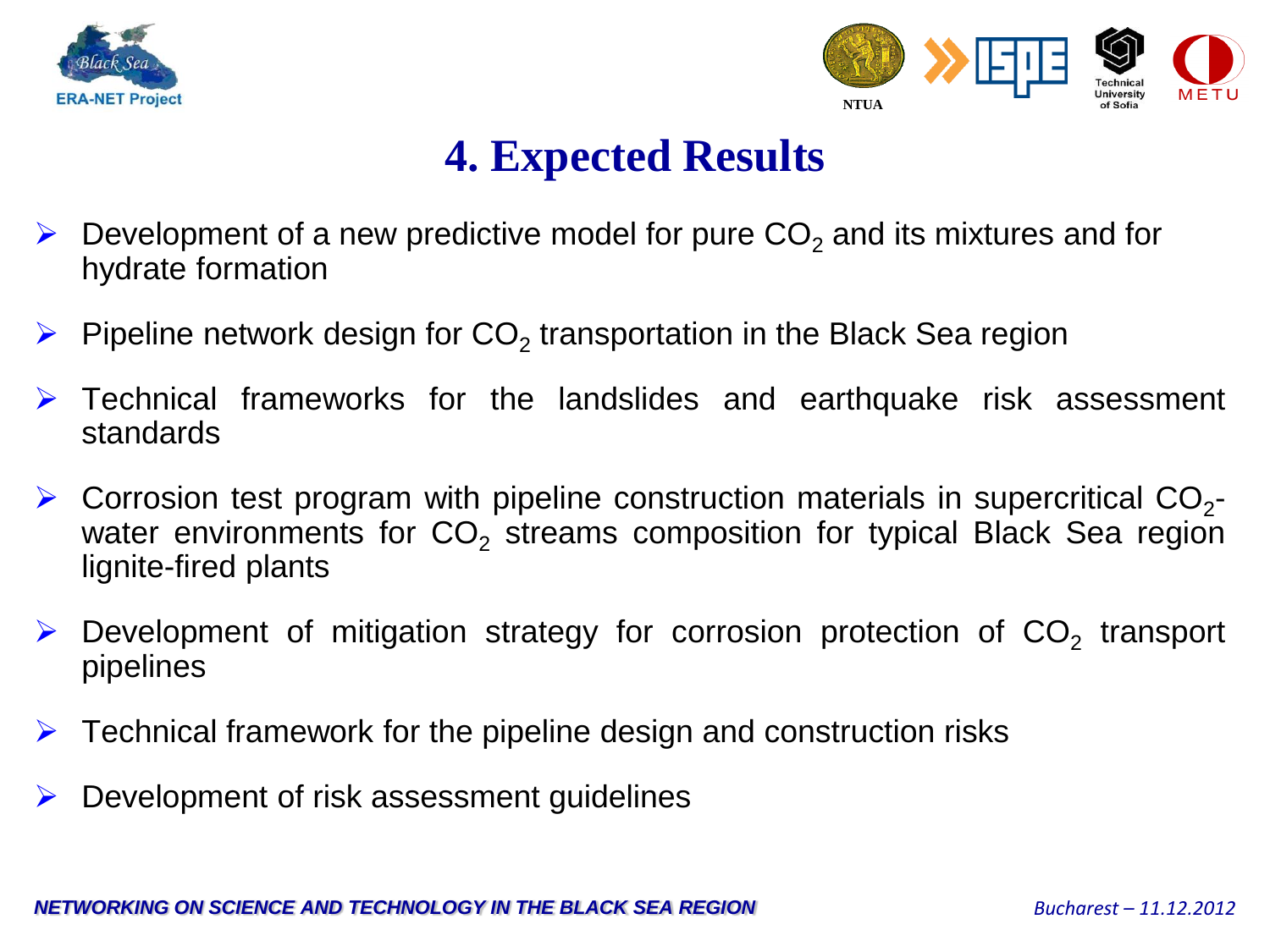



### **5. Expected Impacts of Project Results**

- $\triangleright$  The results of the project are expected to have a significant impact on the development of the principles of engineering and construction for  $CO<sub>2</sub>$ transportation pipelines and of the technical prescriptions for their design, construction and operation.
- The CCS technologies in Black Sea Region will be mostly implemented in large fleet of power plants fired with typical for this region low grade lignite. The predictive model for  $CO<sub>2</sub>$  mixture with impurities, as well as the analysis of their influence on the corrosion behavior, will be used for the development of a pattern for the CO<sub>2</sub> transportation pipelines in the Black Sea region.
- $\triangleright$  The study regarding the landslides and seismic risk effects over the CO<sub>2</sub> pipelines will help to the creation of the background support for the development of norms and regulations needed for the design, construction and operation of pipelines for CO<sub>2</sub> transportation.
- $\triangleright$  Risk assessment guidelines will be developed based on the obtained results.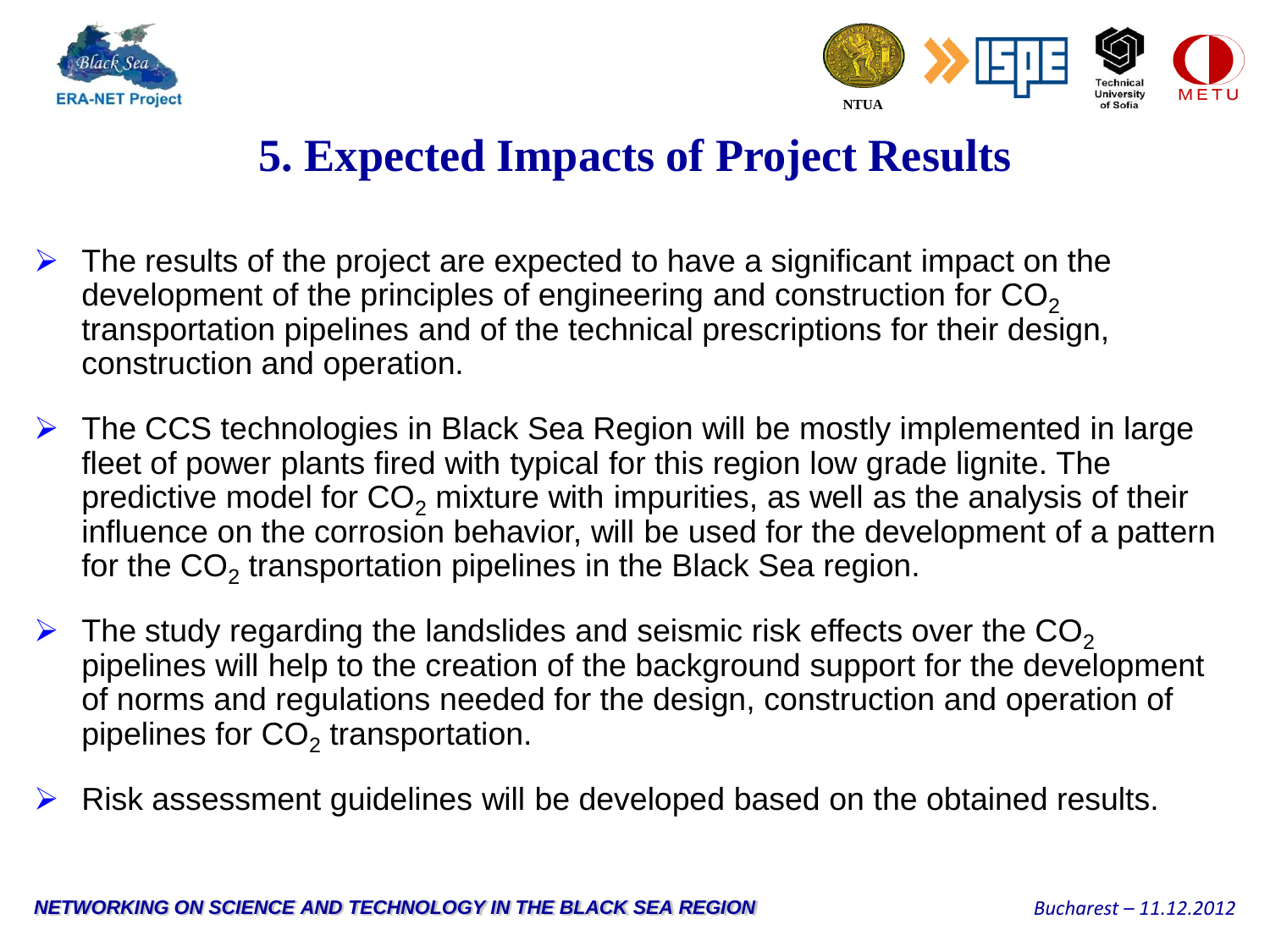



### **6. Conclusions**

- The successful outcome of the project requires good cooperation between the teams.
- $\triangleright$  PMT including one member from each research team was created.
- PMT specified the course of actions and the planning methodology and created a schedule that is regularly updated in six-monthly intervals through face to face meetings or teleconferences; the project progress is discussed and, if required, corrective actions are taken in order to fulfill the schedule for the deliverables.
- $\triangleright$  Each research team prepare six-monthly progress reports for the coordinator so that he can set the future course of actions.
- $\triangleright$  First interim report February-March 2013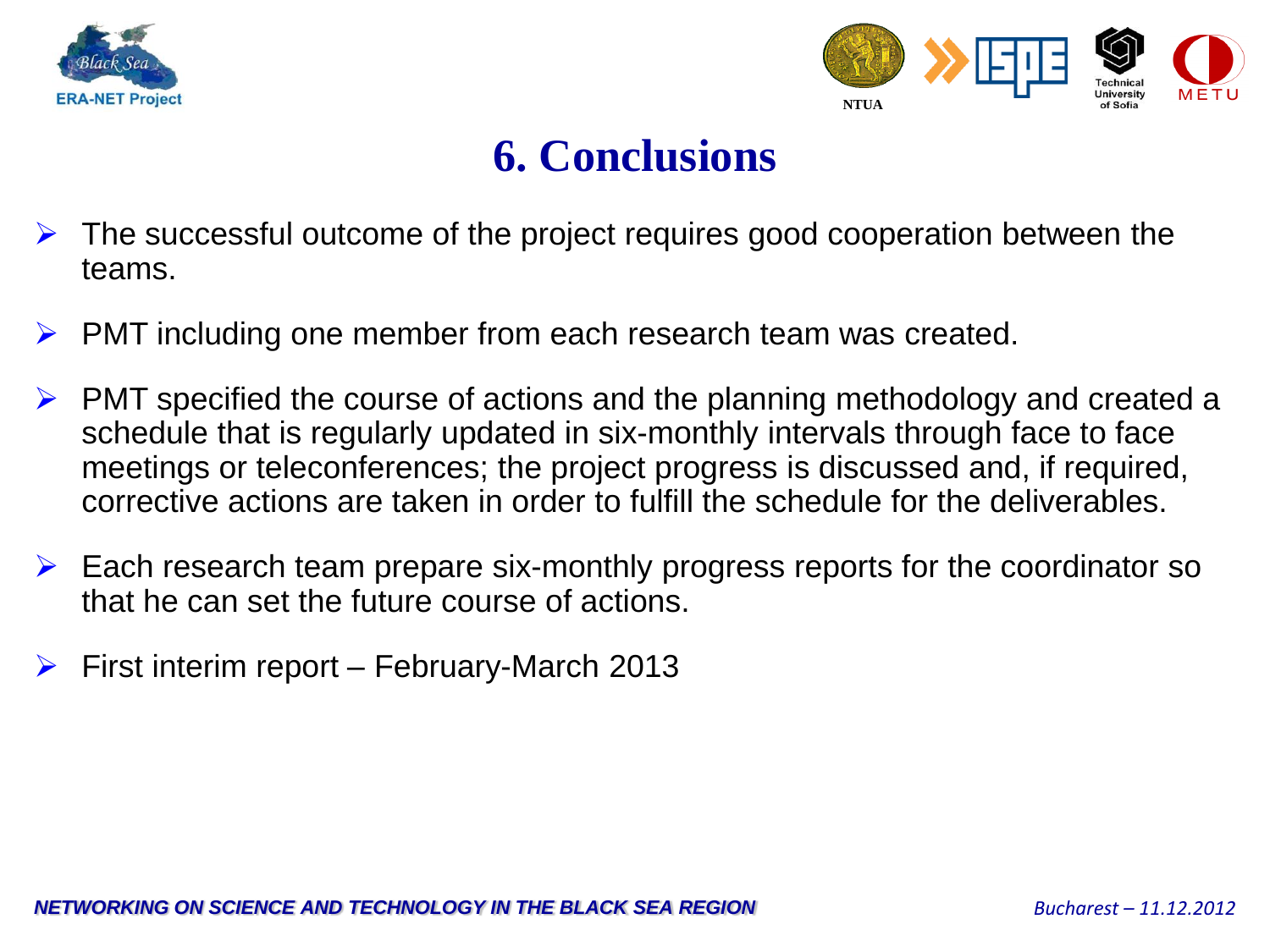



## **Thank you for your attention**

*NETWORKING ON SCIENCE AND TECHNOLOGY IN THE BLACK SEA REGION <i>Bucharest – 11.12.2012*